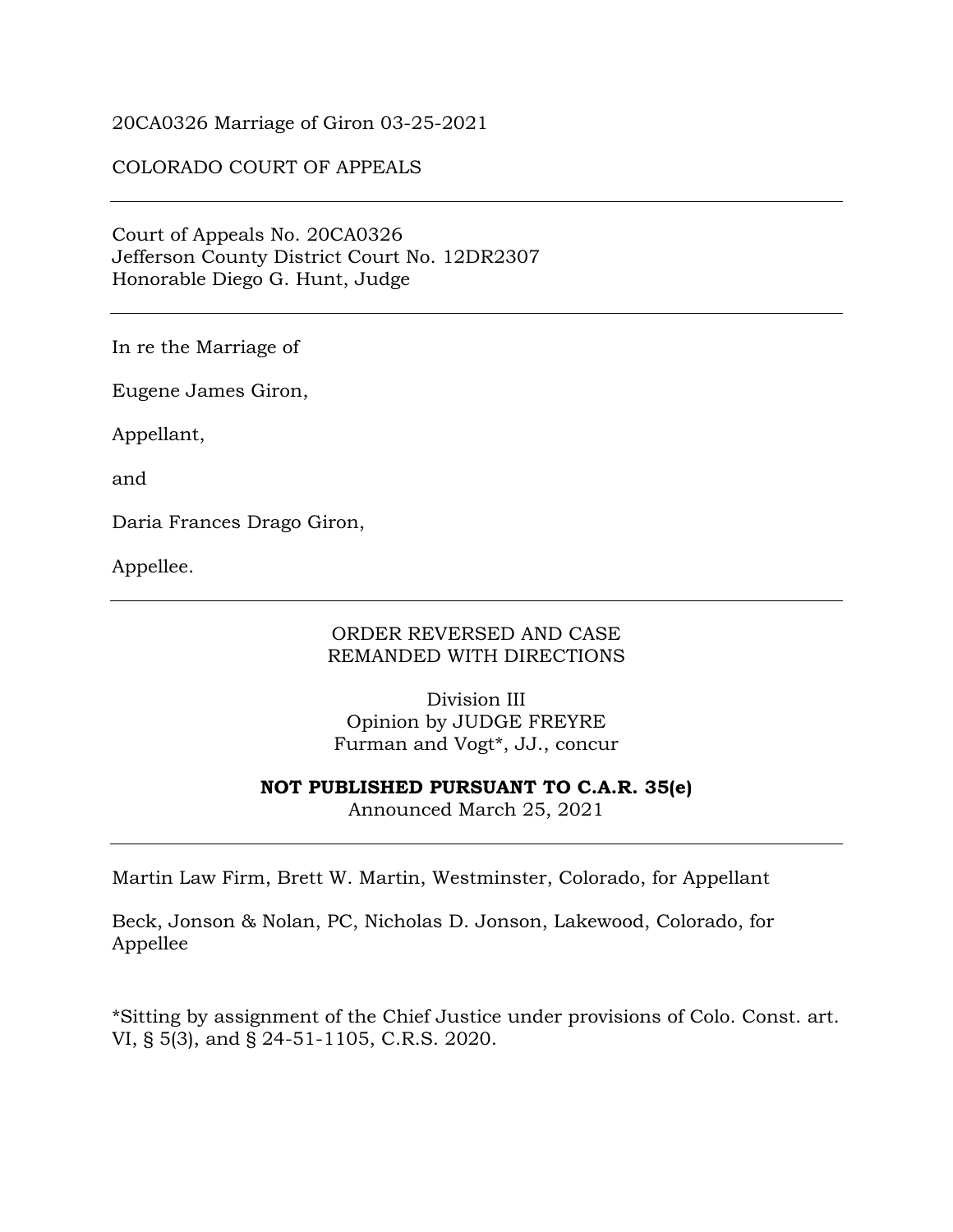¶ 1 In this post-dissolution of marriage proceeding, Eugene James Giron (father) appeals from the district court's order approving a magistrate's order modifying his child support obligation. We reverse and remand for further proceedings.

# I. Background

¶ 2 Father's marriage to Daria Frances Drago Giron, now known as Daria Frances Drago (mother), ended in 2013. The court's permanent orders gave the parties equal parenting time with their three children. The court ordered mother to pay \$620 in monthly child support, but the parties would equally share the children's extracurricular and school costs.

¶ 3 Father stopped exercising parenting time with the two older children in 2017, prompting mother to seek a child support modification. In July 2018, the district court modified child support by (1) reducing mother's support obligation between January and July 2017; (2) ordering father to pay \$772 per month between July 2017 and August 2018; and (3) ordering father to pay \$76 per month from August 2018 forward. The court premised the \$76 order on its expectation that father would resume alternating weekend parenting time with the two older children by August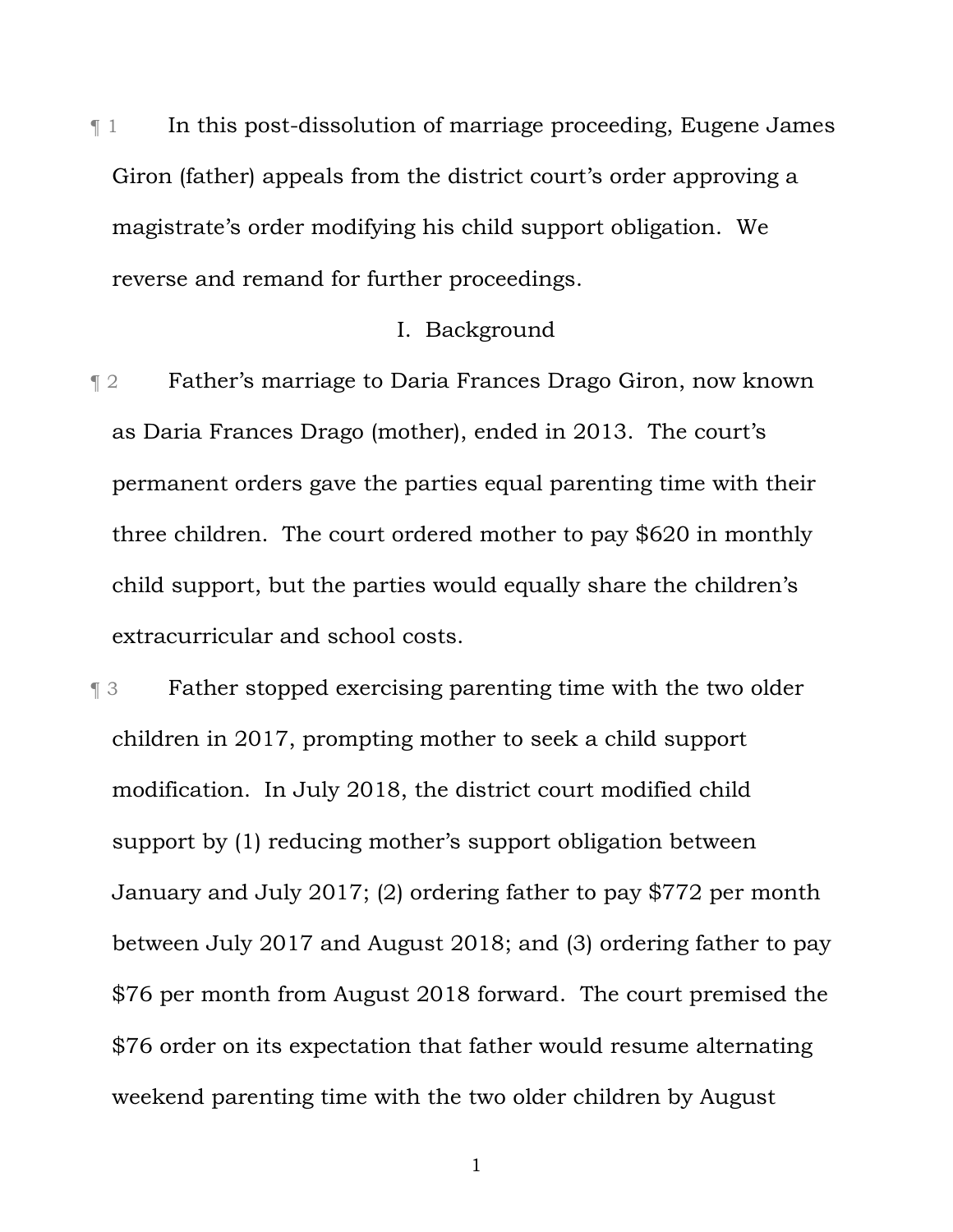2018. The court declined to disturb that part of the permanent orders requiring the parties to share the children's extracurricular and school costs.

¶ 4 Mother again moved to modify child support in January 2019, asserting, as relevant here, that father was only paying \$76 per month even though he never resumed parenting time with the two older children. Father asked the court to deny the motion or, if it granted the motion, to remove the order concerning the children's extracurricular and school costs. Father also sought an award of his attorney fees under section 14-10-119, C.R.S. 2020.

¶ 5 A magistrate granted mother's motion in August 2019. The modified order required father to pay \$772 in monthly support retroactive to August 2018 and \$910 per month from January 2019 forward.

**The Constant Convergence** of the magistrate's order under C.R.M. 7(a), the district court found that the magistrate erred in some respects. Nevertheless, the district court approved the magistrate's order, and father now appeals.

II. Appellate Standard of Review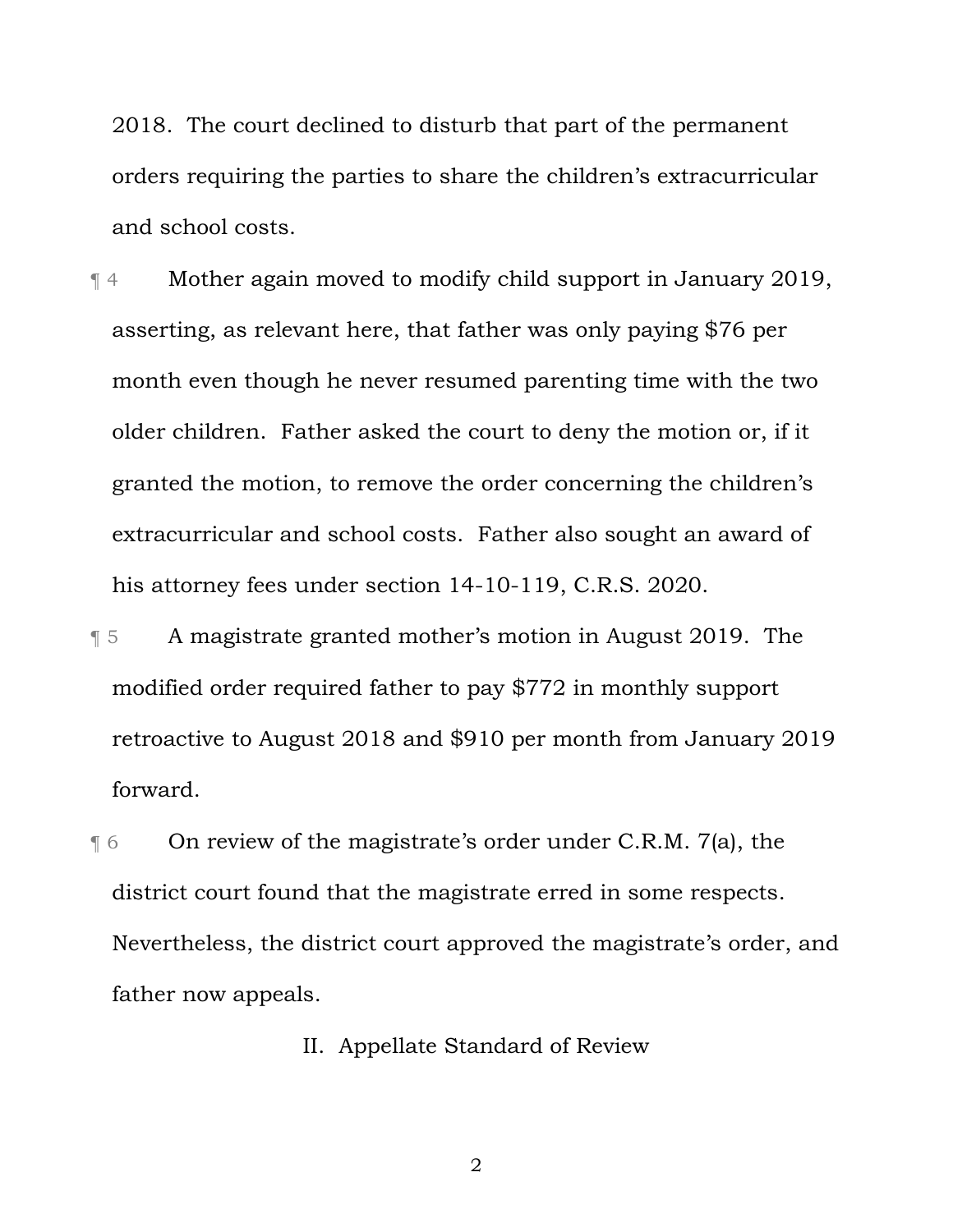¶ 7 A district court's review of a magistrate's order is like appellate review, and the magistrate's factual findings cannot be altered unless they are clearly erroneous. C.R.M. 7(a)(9); *In re Marriage of Thorstad*, 2019 COA 13, ¶ 26. Our review of the district court's decision is effectively a second layer of appellate review, so we too must accept the magistrate's factual findings unless they are clearly erroneous. *In re Parental Resps. Concerning G.E.R.*, 264 P.3d 637, 639 (Colo. App. 2011). Factual findings are clearly erroneous if they have no support in the record. *In re Marriage of Dean*, 2017 COA 51, ¶ 8.

¶ 8 We review a child support modification for an abuse of discretion. *In re Marriage of Tooker*, 2019 COA 83, ¶ 12. We review de novo whether the court applied the correct legal standard. *Thorstad*, ¶ 27.

## III. \$40,000 Gift Income

¶ 9 Father contends that mother's income should have included a \$40,000 gift she received during the proceedings. We agree and therefore reverse the child support order and remand for the magistrate to recalculate mother's income.

# A. Applicable Law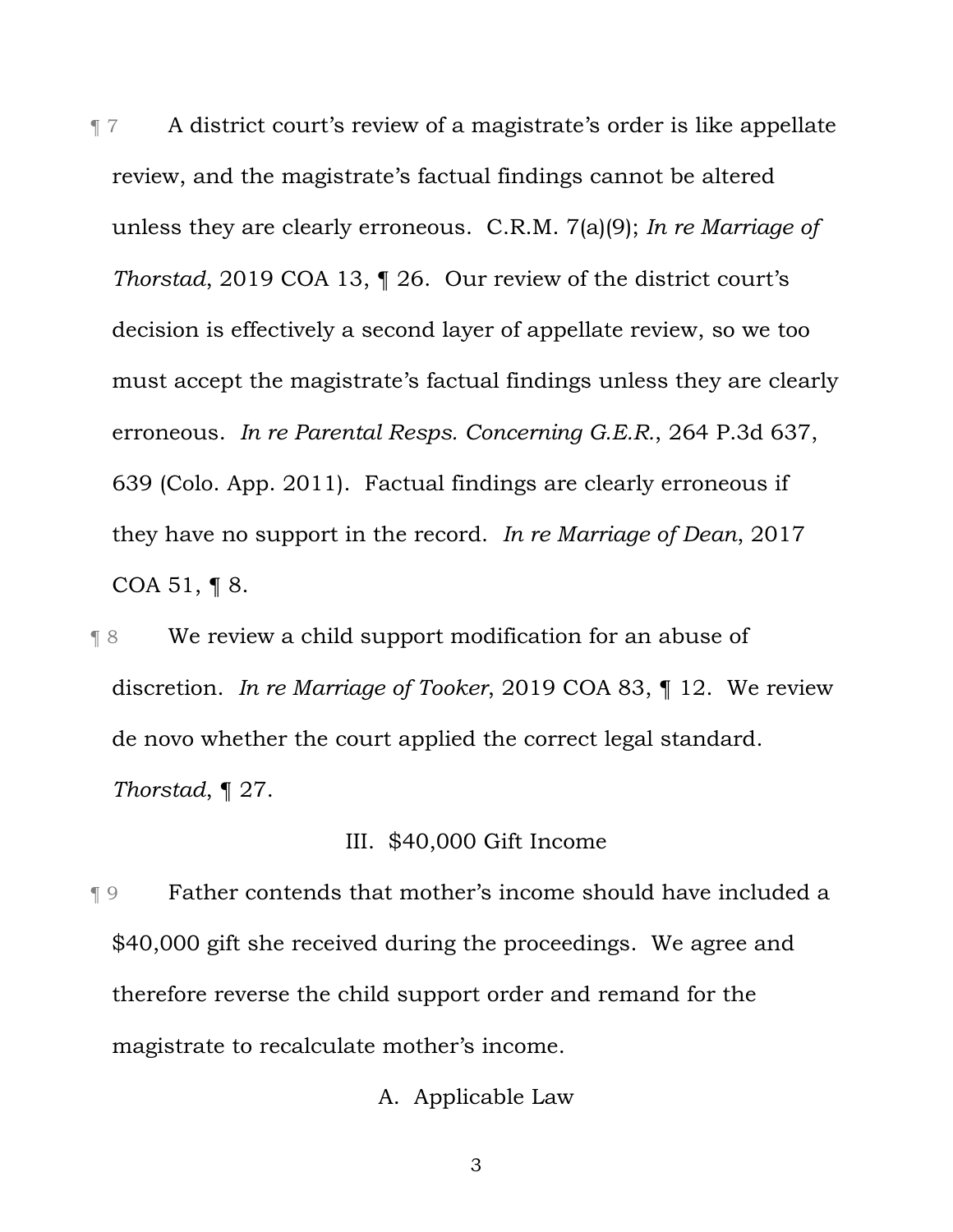¶ 10 A child support calculation begins with the court's determination of the parties' gross incomes. *See* § 14-10-  $115(1)(b)(I), (5)(a)(I), C.R.S. 2020.$  A parent's gross income for child support purposes includes monetary gifts. § 14-10-115(5)(a)(I)(U). A one-time receipt of a monetary gift may be considered as part of a parent's gross income. *See In re A.M.D.*, 78 P.3d 741, 744 (Colo. 2003) (inheritance); *In re Marriage of Bohn*, 8 P.3d 539, 541 (Colo. App. 2000) (lottery prize).

### B. Facts

¶ 11 When mother's father died, he left his estate to his wife, mother's stepmother. The stepmother gave \$40,000 of her inheritance to mother in February 2019. Mother testified that the \$40,000 went to pay down her home equity line of credit (HELOC), which would save her \$200 per month in interest.

¶ 12 The magistrate declined to include \$40,000 as part of mother's income because mother did not draw from the lump sum for day-today living expenses. Instead, the magistrate included the \$200 interest savings as part of mother's income, finding that the debt repayment increased mother's available cash by that amount. The district court upheld the magistrate's findings.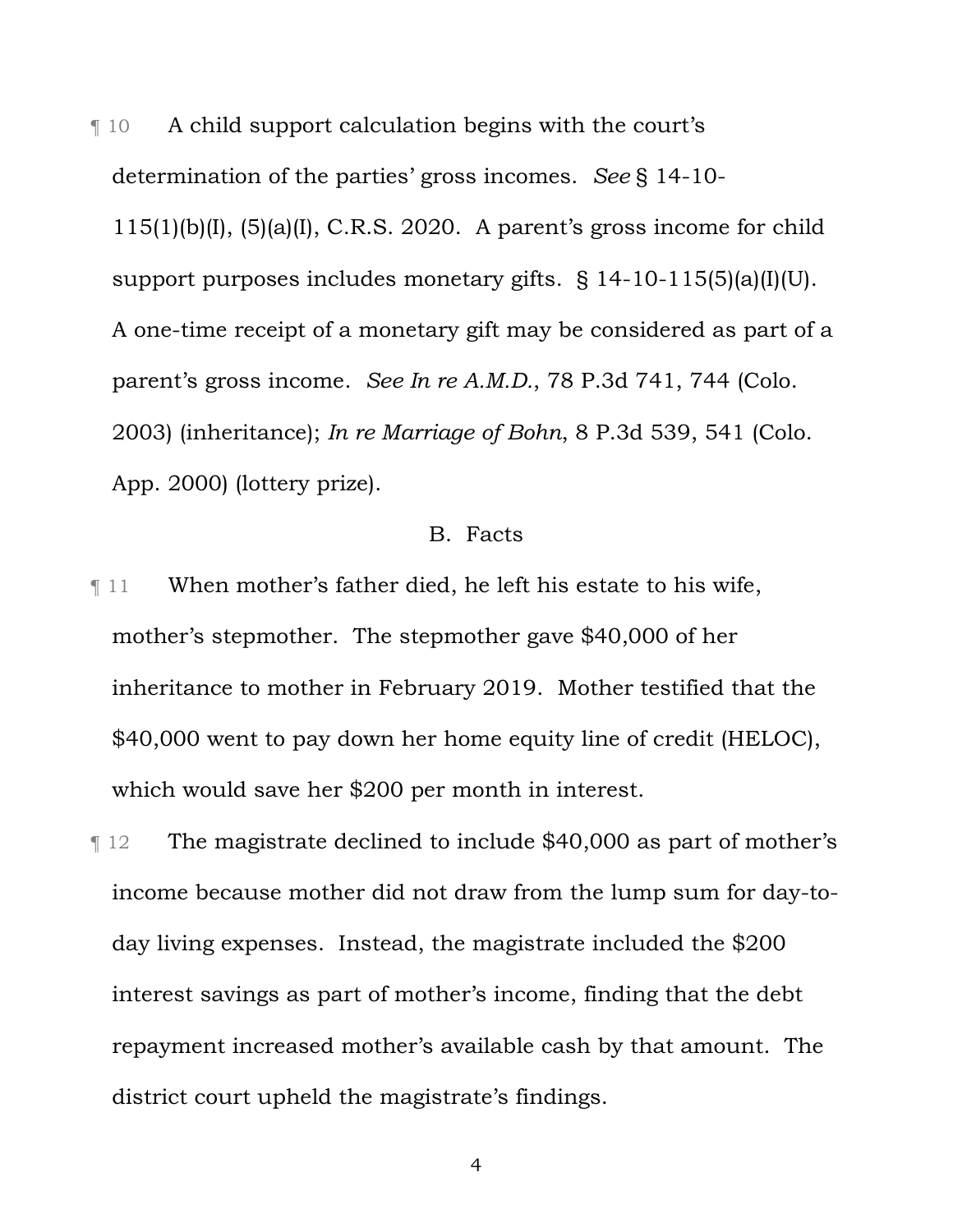#### C. Analysis

- ¶ 13 There is no dispute that mother received a \$40,000 gift during the modification proceedings. Under section 14-10-115(5)(a)(I)(U), this one-time gift should have been included as part of mother's income. *See A.M.D.*, 78 P.3d at 744 ("[T]he legislature understood that annual incomes vary, and it intended for gross income to reflect actual monetary receipts, even if these receipts are nonrecurring windfalls or one-time events.").
- ¶ 14 It appears from the magistrate's findings that she excluded the \$40,000 from mother's income because she treated it as an inheritance, not a gift. To be sure, mother claimed that her stepmother wanted her to consider the \$40,000 as an inheritance from her father; but she subsequently acknowledged that it was a gift.
- ¶ 15 A monetary inheritance is considered a monetary gift under section 14-10-115(5)(a)(I)(U). *See A.M.D.*, 78 P.3d at 745 (relying on earlier version of the child support statute). However, when a party receives a monetary inheritance, the district court must examine the recipient's use of money to determine how much of the inheritance is gross income for child support purposes. *Id.* at 746.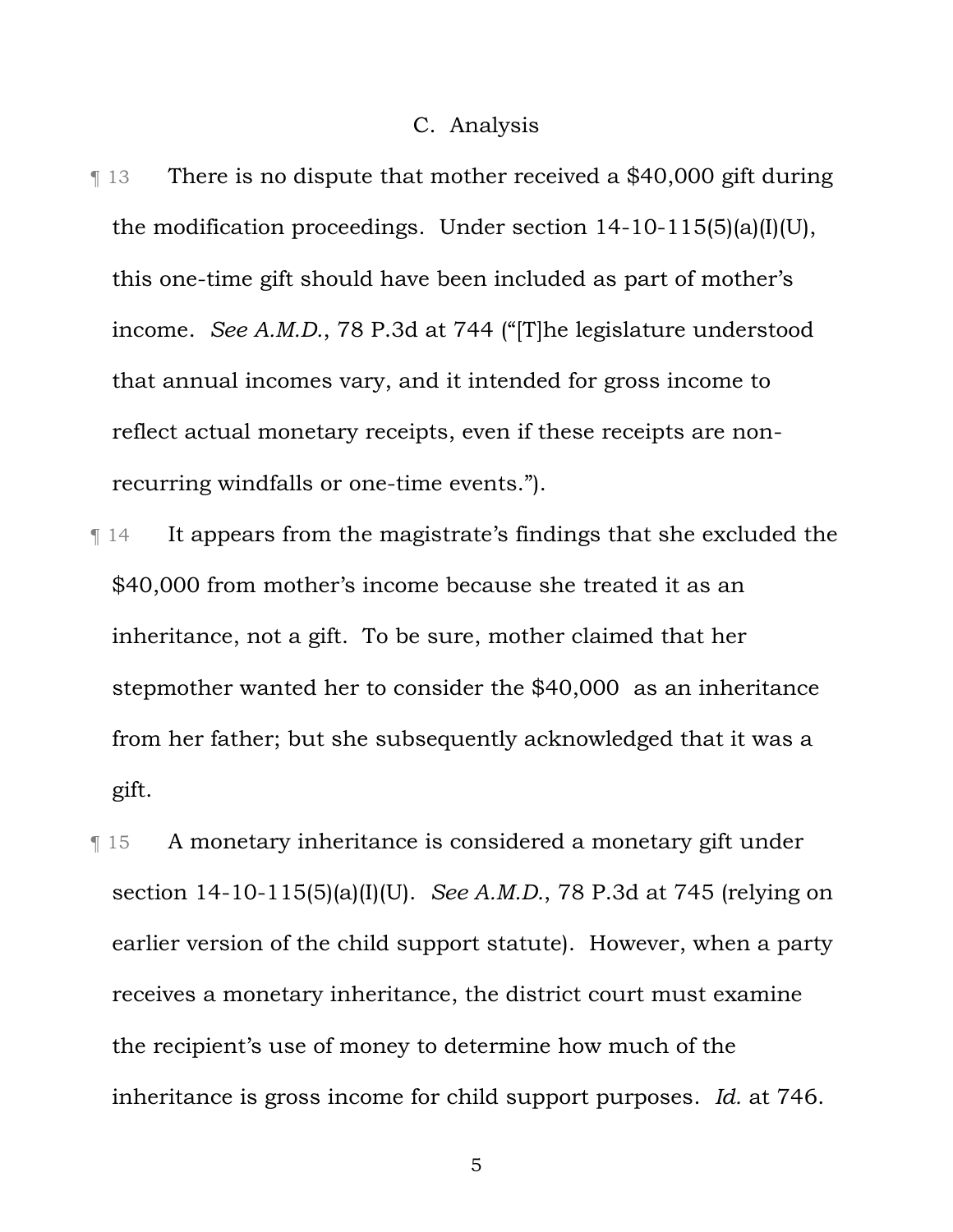If the recipient uses the principal as a source of income either to meet existing living expenses or increase the recipient's standard of living, the expended principal is income. *Id.*

- ¶ 16 The magistrate's findings appear to follow this rationale, focusing on mother's use of the "inheritance" and not the sum she received. But mother did not inherit \$40,000. Mother received a \$40,000 gift out of her *stepmother's* inheritance.
- ¶ 17 Still, mother asserts in her answer brief that the magistrate correctly excluded the \$40,000 from her income precisely because she could not use the lump sum. Claiming that her stepmother paid the loan company directly, mother states that she never received \$40,000 in cash and, thus, had no ability to use the gift to meet her discretionary expenses. Mother cites cases holding that payments made to an individual must be available for the individual's discretionary use or to reduce daily living expenses to be included in gross income for child support purposes. *See In re Parental Resps. Concerning N.J.C.*, 2019 COA 153M, ¶ 24 (deferred compensation); *Tooker*, ¶¶ 11-23 (GI benefits and book stipend); *In re Marriage of Mugge*, 66 P.3d 207, 210 (Colo. App. 2003)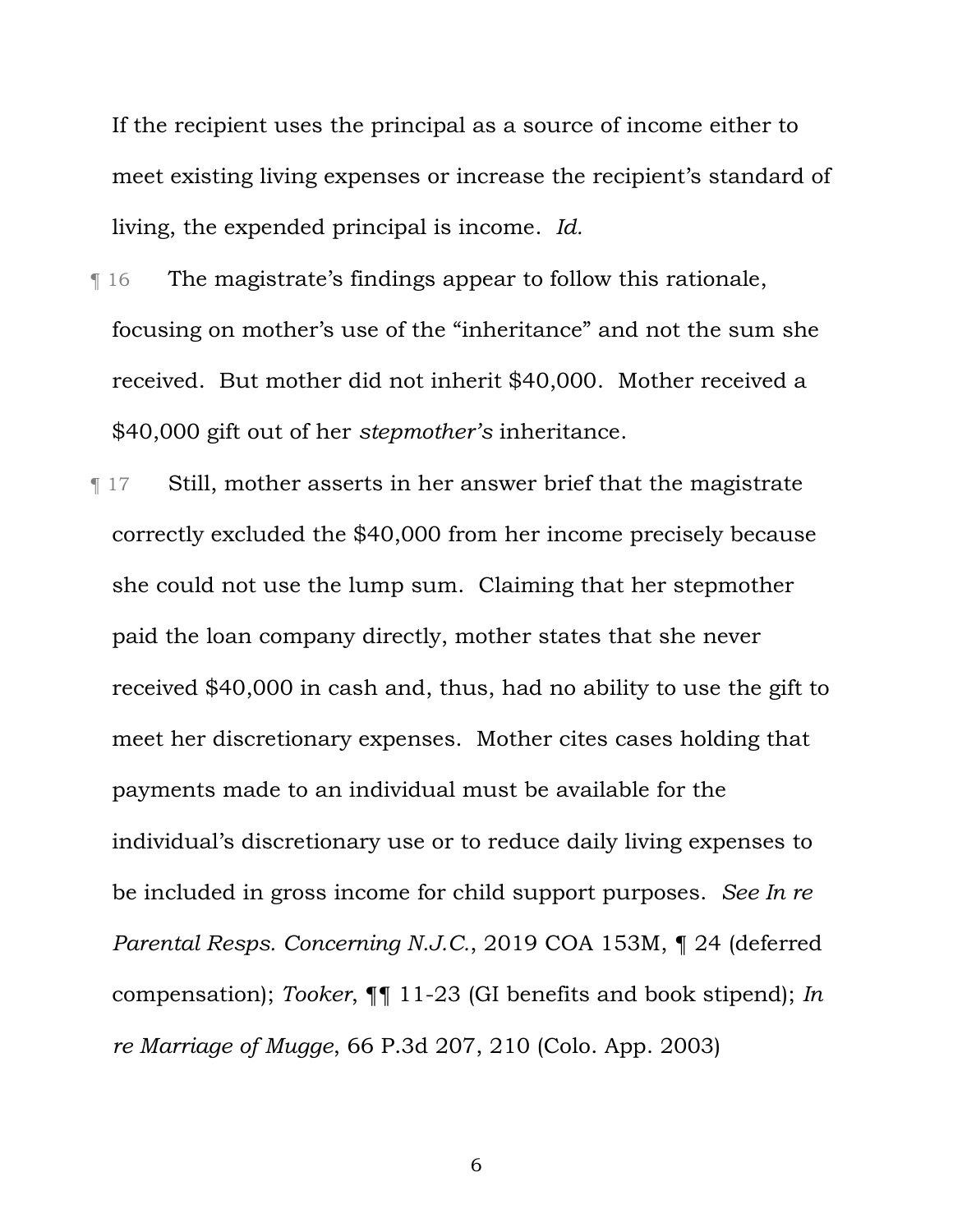(employer's pension contribution). Mother asserts that applying those cases here supports the magistrate's finding.

¶ 18 In those cases, benefits were paid on behalf of an individual recipient. Since the individual had no way to access the benefits or use them to pay day to day expenses, the benefits were not includable as the individual's gross income for child support purposes. *See N.J.C.*, ¶¶ 7, 24 (company's "promise" of deferred compensation when father turned sixty-five did not assist then fiftytwo-year-old father in paying his expenses at the present time); *Tooker*, ¶ 18 (father's GI tuition benefit was paid directly to father's college and father could not use the book stipend for anything else); *Mugge*, 66 P.3d at 211 (employee had no option to receive employer's pension contributions as wages).

¶ 19 Unlike those cases, the record here suggests that mother received the \$40,000 directly from her stepmother and chose to apply it to her HELOC. Mother stated in the parties' joint trial management certificate that she received \$40,000 from her stepmother after she lost her job; testified that the stepmother felt bad about making her repay the \$40,000; and testified that she, not the stepmother, used the \$40,000 to pay down the HELOC to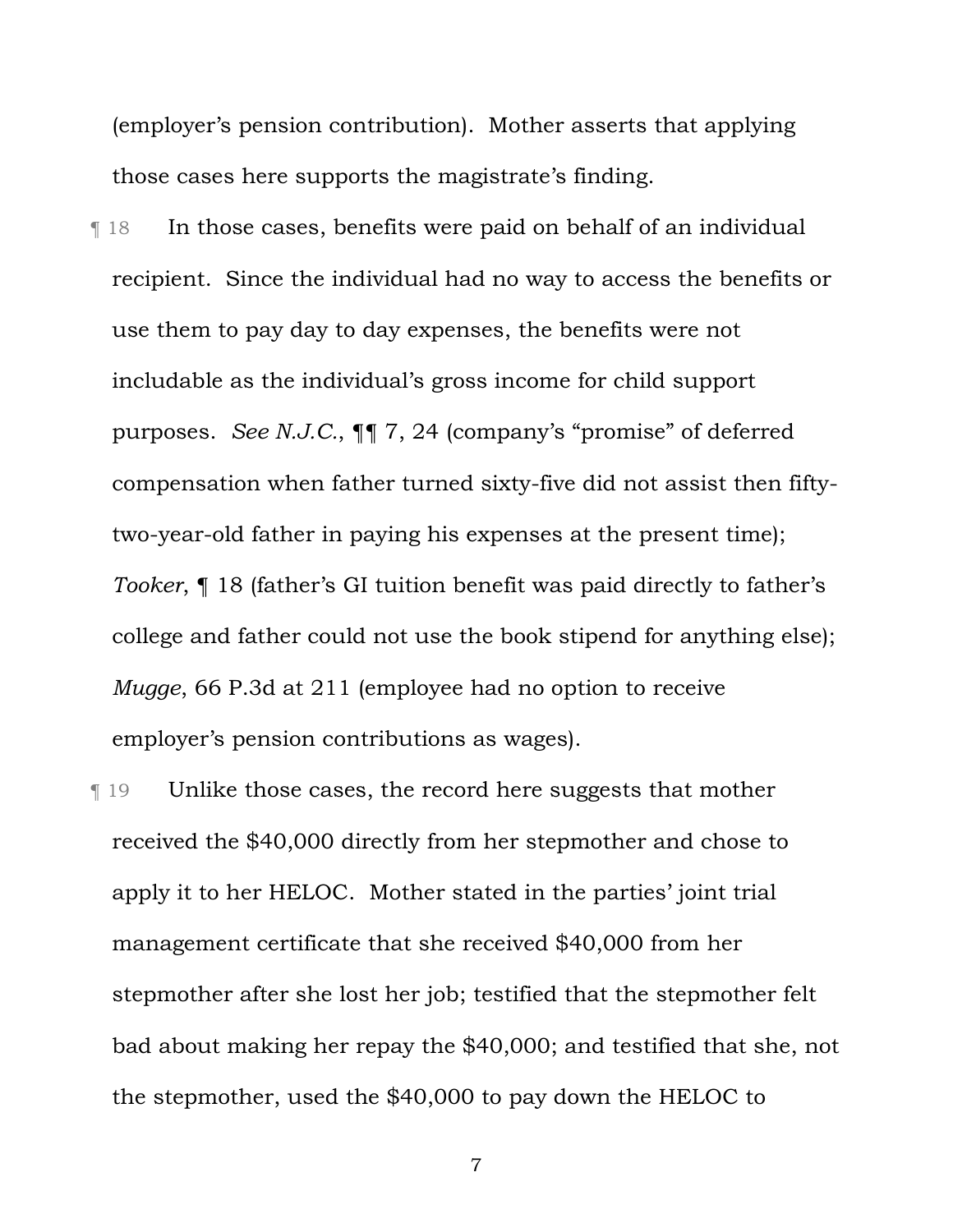reduce her monthly interest. The magistrate similarly found that mother "[r]eceived a loan — some payment from her stepmother in the amount of \$40,000," which was a sum the stepmother did not expect mother to repay, and that "[m]other further testified that she used this payment to refinance the HELOC on her home." As it appears that mother received and decided how to use the \$40,000, the record and findings establish that she could have used the money to meet her discretionary expenses. Hence, mother's reliance on the holdings from *N.J.C.*, *Tooker*, and *Mugge* is misplaced, as the cases do not support the exclusion of the \$40,000 from mother's income.

¶ 20 Because the statute mandates that a parent's gross income includes gift income, the \$40,000 gift should have been included as part of mother's income. *See* § 14-10-115(5)(a)(I)(U). Accordingly, we reverse the child support order and remand for the magistrate to reconsider mother's gross income, including any gift income.

**Texture 121** We do not accept father's argument that mother's income should include the \$40,000 *and* the \$200 in monthly savings (for a total of \$41,200), Father provides us with no authority, and we are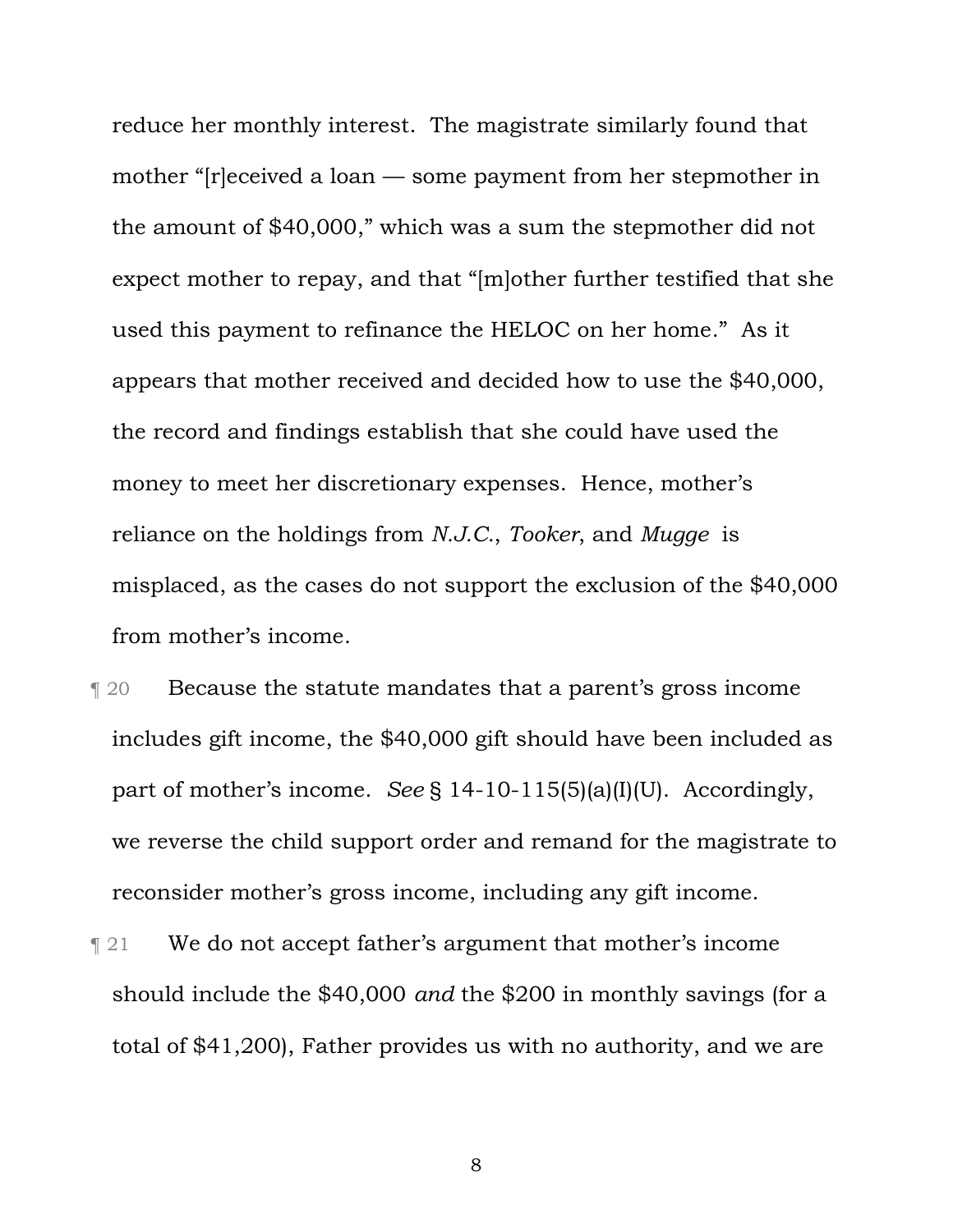aware of none, holding that a parent's gross income includes interest savings from a debt repayment.

**T** 22 We decline to consider mother's argument that the magistrate must likewise adjust father's income to include his monetary gifts and debt repayments. Mother did not make these arguments during the hearing and did not cross-appeal the magistrate's findings concerning father's income. *See Gold Hill Dev. Co. v. TSG Ski & Golf, LLC*, 2015 COA 177, ¶ 18 (arguments not raised to the district court may not be raised for the first time on appeal); *see also In re Marriage of Kann*, 2017 COA 94, ¶ 81 (precluding appellee from asserting error in the court's attorney fees finding when she did not file a cross-appeal).

**The 123 To the extent they may arise on remand, we address father's** other appellate contentions.

# IV. Capital Gains Income

**T** 24 We disagree with father's contention that mother's income should include \$179,362 in capital gains.

### A. Applicable Law

¶ 25 Gross income for child support purposes specifically includes income from capital gains.  $\S$  14-10-115(5)(a)(I)(N). A court must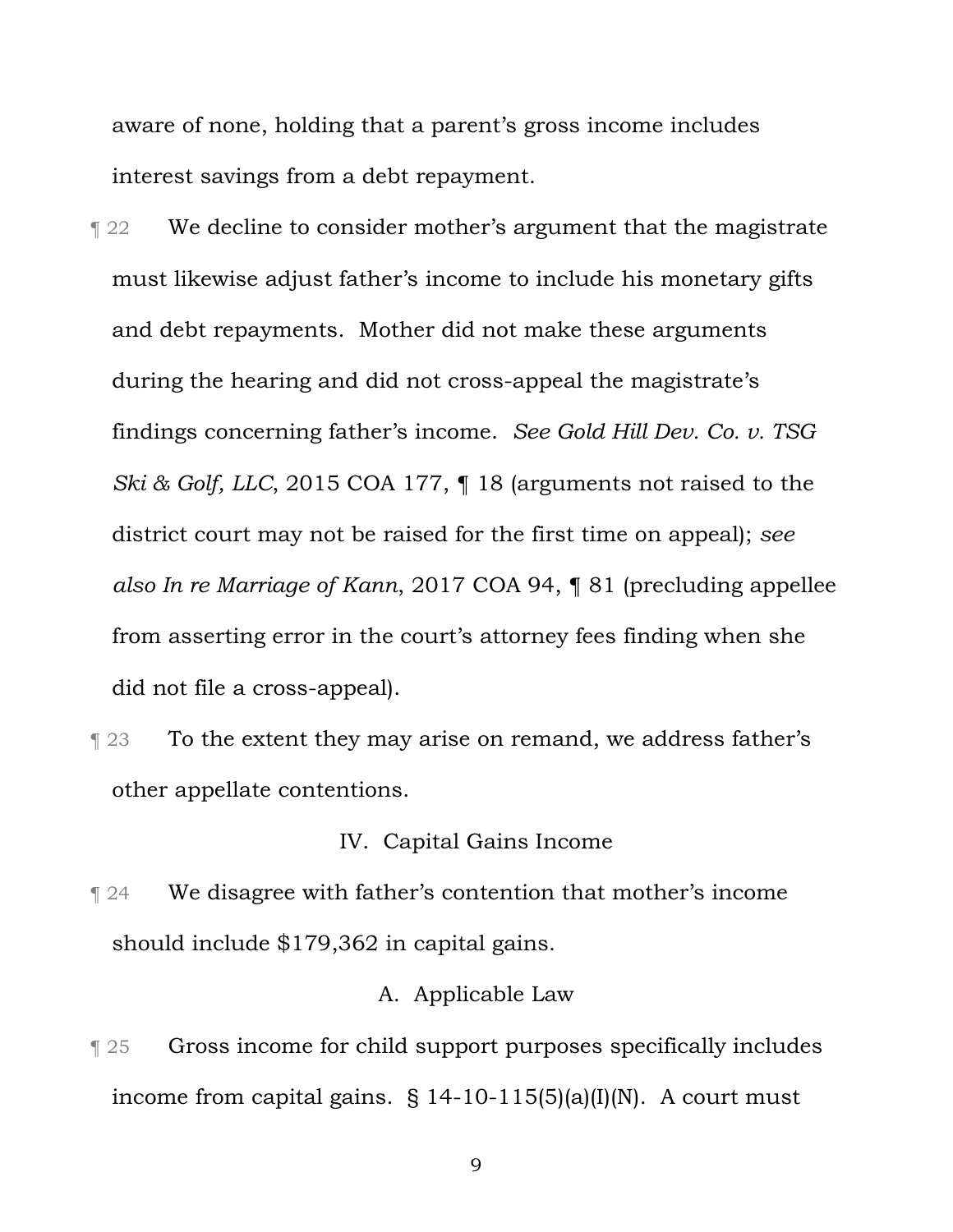include capital gains in a parent's income if the parent receives or realizes them. *See In re Marriage of Zisch*, 967 P.2d 199, 202 (Colo. App. 1998) (the court should include the amount of a capital gain as a component of the recipient's gross income for the year in which the gain was received); *see also In re Marriage of Upson*, 991 P.2d 341, 343 (Colo. App. 1999) (the court shall include in gross income only those capital gains realized from post-property-division appreciation in the property), *disapproved of on other grounds by In re Marriage of Boettcher*, 2019 CO 81, ¶ 17*.* 

¶ 26 The court must include capital gains in a parent's income if they are available to pay for child support or general living expenses. *See* § 14-10-115(1)(a)(I) (This statute "establish[es] as state policy an adequate standard of support for children, subject to the ability of parents to pay[.]"); *cf. N.J.C.*, ¶ 22; *Tooker*, ¶ 18.

## B. Facts

**Term 27** Mother sold a rental property in 2018 and received \$179,362 in sale proceeds. Relying on section 1031 of the Internal Revenue Code, mother rolled the sale proceeds into the purchase of another rental property. Mother testified that she did not receive income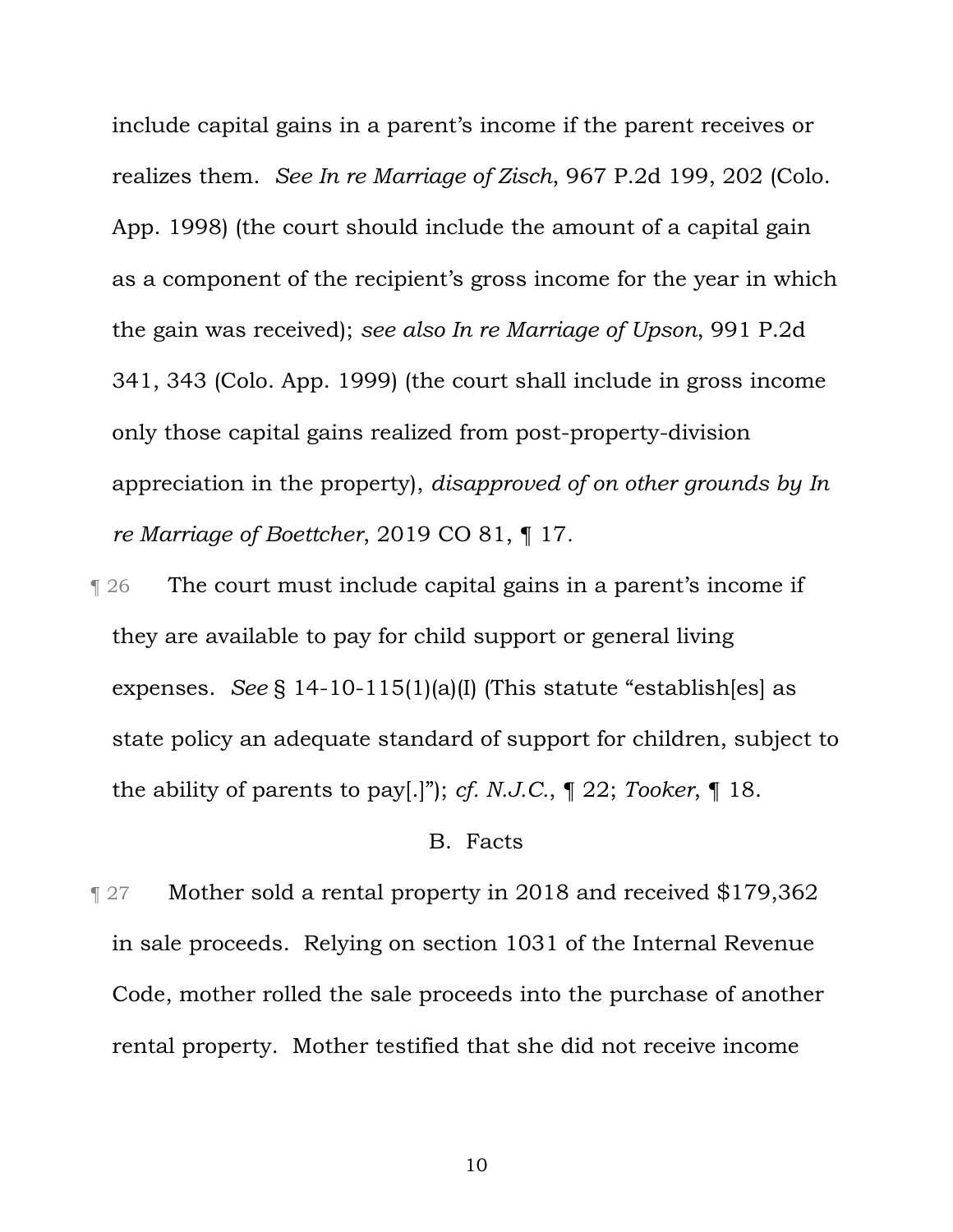from the sale "that [she] could spend and use and impact [her] quality of life."

# C. Analysis

- ¶ 28 Section 1031 allows a taxpayer to defer capital gains and taxes resulting from the exchange of a "like kind" property. *See* 26 U.S.C. § 1031(a)(1) ("No gain or loss shall be recognized on the exchange of real property held . . . for investment if such real property is exchanged solely for real property of like kind which is to be held . . . for investment.").
- ¶ 29 Mother did not realize capital gains because she reinvested all \$179,362 in sale proceeds into a new rental property through a section 1031 property exchange. And mother did not receive funds from the sale that she could use to pay support, living expenses, or personal expenses. *See N.J.C.*, ¶ 22; *Tooker*, ¶ 18. Thus, the \$179,362 mother received in 2018 was not "income."

V. Interest Income and Extracurricular and School Costs **T** 30 We reject father's contentions that (1) mother's income should include interest received on the investment of the \$179,362; and (2) the magistrate failed to terminate the order concerning the children's extracurricular and school costs.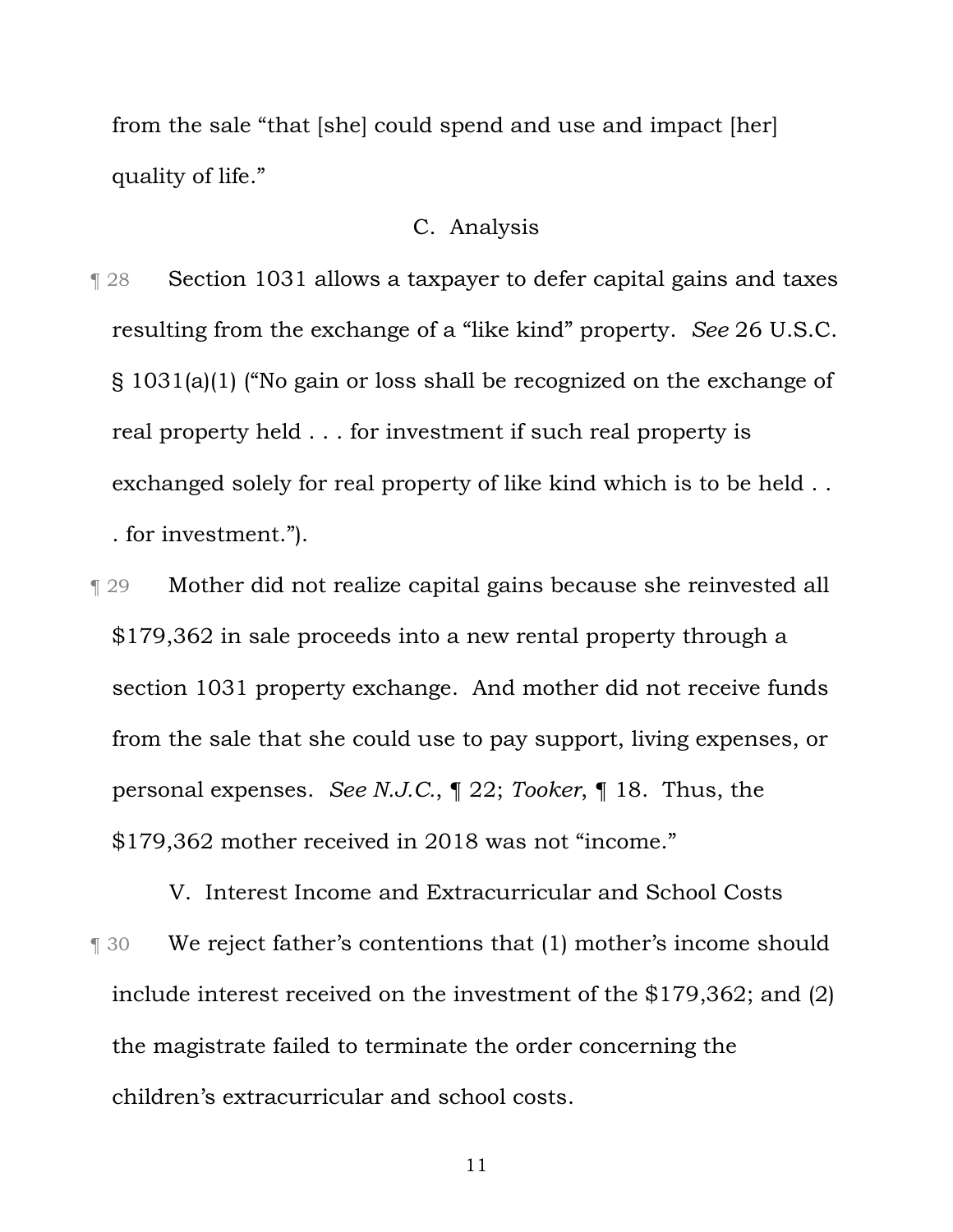### A. Investment Income

¶ 31 During the hearing, father's attorney referenced an unspecified exhibit showing the interest rate on mother's HELOC and asked the court to impute the same six percent interest to the \$179,362. Save for this statement, father did not present any evidence showing that mother could or would earn investment income on the sale proceeds or the interest rate that should apply. *See In re Marriage of Wright*, 2020 COA 11, ¶ 8 (parties have an obligation to provide evidence that supports their claims). "The arguments of counsel, of course, are not evidence." *City of Fountain v. Gast*, 904 P.2d 478, 482 n.5 (Colo. 1995).

## B. Children's Costs

- **Term 32** Father testified that he could no longer afford to pay the children's extracurricular and school costs and he thought they were unnecessary. Father did not present any evidence or information showing what the expenses were or offer any factual basis to terminate the order requiring him to pay those expenses. *See Wright*, ¶ 8*.*
- **The 33** We observe the argument made by father's attorney at the hearing that extracurricular and school costs are already included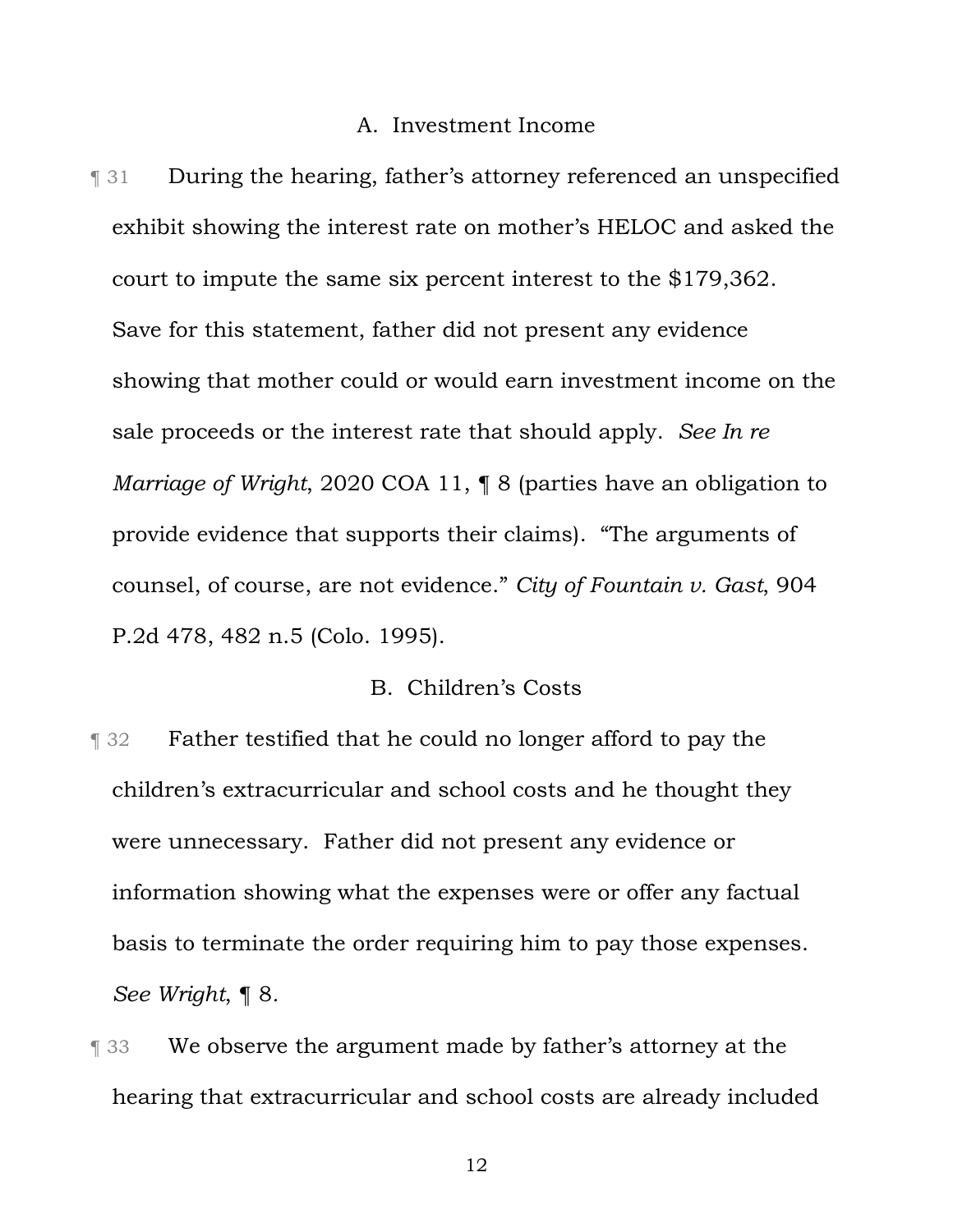in the child support guidelines. We also observe that father reiterated this argument in his petition for magistrate review and opening brief, effectively asserting that the order for him to share the extracurricular and school costs is a double-dip.

- **T** 34 Yet, father's only support for this argument is the July 2011 final report of the Colorado Child Support Commission, which he did not provide in the record on appeal. We have no obligation to conduct a search for that document in order to review father's claim. *See, e.g.*, *In re Marriage of Dickey*, 658 P.2d 276, 278 (Colo. App. 1982) (appellate court will not consider exhibits not designated as part of the record on appeal). Moreover, it appears that father did not provide a copy of that document to the magistrate or district court. We will not consider evidence not admitted at the hearing or submitted to the court before ruling. *See Boulder Plaza Residential, LLC v. Summit Flooring, LLC*, 198 P.3d 1217, 1222 (Colo. App. 2008). We will not disturb the magistrate's decision based solely on the text of a document that has not been offered at any level of review.
- ¶ 35 As to father's claim that mother had the burden to convince the magistrate that the order concerning the children's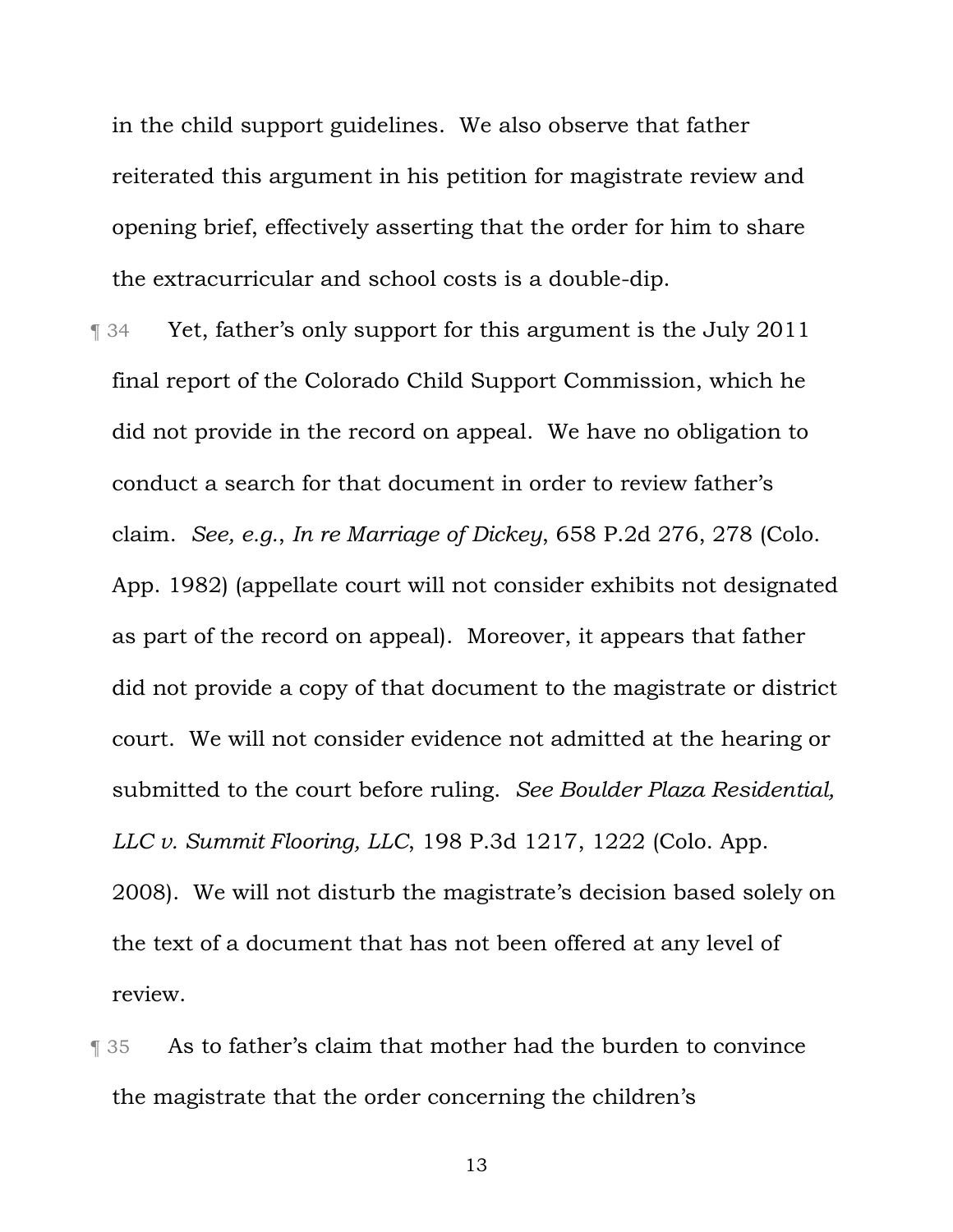extracurricular and school costs should remain in place, we reject it. As the party seeking relief from this part of the permanent orders, father had the burden to establish that the magistrate should terminate the order. *See People in re Interest of S.E.G.*, 934 P.2d 920, 922 (Colo. App. 1997) (the party seeking to change the status quo bears the burden of proof).

# VI. Child Support Worksheet

- ¶ 36 Since we are remanding for the court to recalculate mother's income, we need not address any arguments concerning the specific child support calculation. The child support amount must be reconsidered after the magistrate determines mother's income. However, we briefly address and disagree with father's argument that the magistrate erred by applying the formula from *In re Marriage of Quam*, 813 P.2d 833 (Colo. App. 1991).
- ¶ 37 The basic child support obligation is based, in part, on the number of overnight visits exercised by each parent. *See In re Marriage of Wells*, 252 P.3d 1212, 1213 (Colo. App. 2011); *In re Marriage of Emerson*, 77 P.3d 923, 926 (Colo. App. 2003). In a "shared physical care" arrangement, each parent keeps the children overnight for more than ninety-two overnights per year and both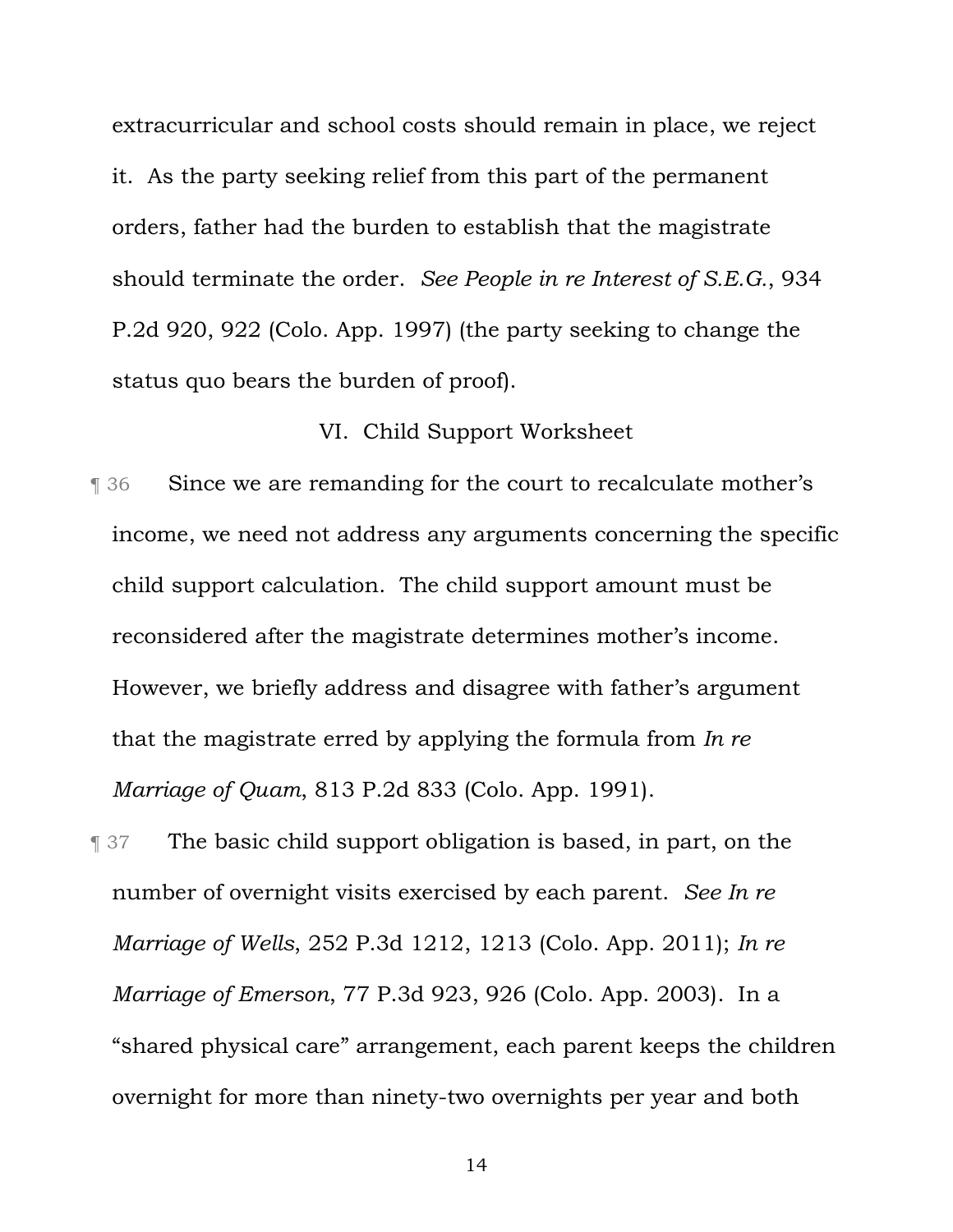parents contribute to the children's expenses in addition to the payment of child support. § 14-10-115(3)(h). In a "split physical care" arrangement, "each parent has physical care of at least one of the children by means of that child or children residing with that parent the majority of the time." § 14-10-115(3)(i).

- ¶ 38 Here, the parties share parenting time and expenses for the youngest child, but father has no overnights with the two older children and does not contribute to their expenses. Father is also not the primary residential caregiver for any of the children. *See Wells*, 252 P.3d at 1214-15 ("split physical care" applies only when *primary* residential care of multiple children is split between the parents); *see also In re Marriage of Alvis*, 2019 COA 97, ¶ 28 (where parenting time is shared equally, neither parent is the "custodial" parent with exclusive or near-exclusive physical care). Hence, the parties do not exercise either a "shared physical care" or "split physical care" parenting arrangement.
- ¶ 39 The statute does not address how to calculate child support under such a parenting time arrangement. *See Wells*, 252 P.3d at 1214-15; *Quam*, 813 P.2d at 835. Case law, however, makes clear that multiple worksheets should not be used because doing so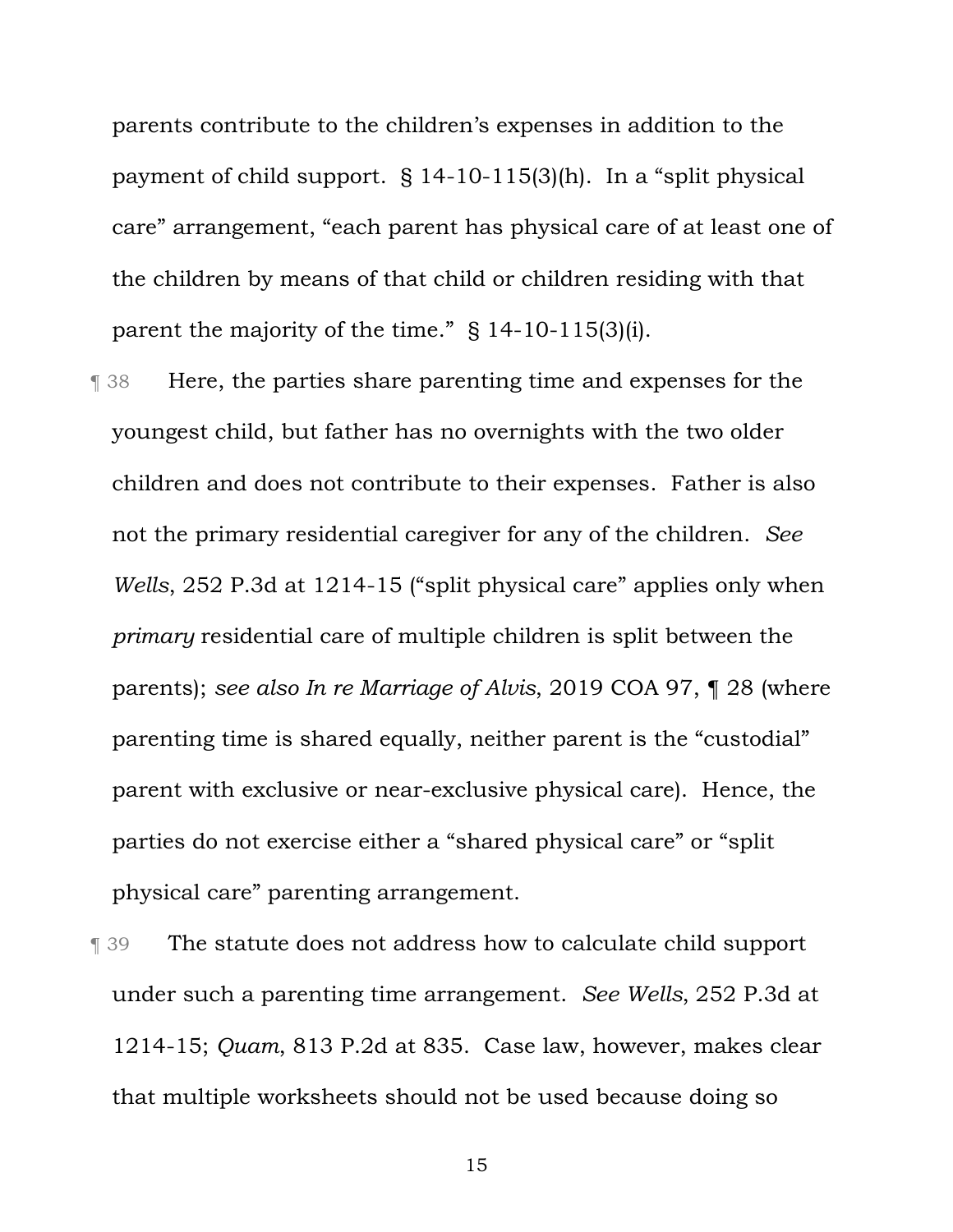"inappropriately treat[s] the children, for child support purposes, as if each was an only child," which is "contrary to the guidelines and schedule, which provide for incremental increases in support for each additional child in a family." *Wells*, 252 P.3d at 1214; *see also Quam*, 813 P.2d at 835.

- ¶ 40 Instead, *Wells* and *Quam* require using a formula to apportion the parents' overnight visitation with multiple children so as to allocate the child support obligation in proportion to the amount of time the children spend with each parent when all of the children do not visit for the same number of overnights. *See Quam*, 813 P.2d at 835; *see also Wells*, 252 P.3d at 1213-14.
- ¶ 41 Considering the parties' parenting time arrangement here, the *Quam* formula is appropriate. Therefore, if at the time of remand father exercises a different number of overnights with each child, the magistrate may again rely on *Quam* to calculate child support. **Tellah 42** We are not persuaded by father's assertion that the formula
- inflates his child support obligation because it fails to credit him for his half-time care of the youngest child. The formula ensures that one parent is not credited with more overnights than he or she actually exercises with *all* the children. *See Quam*, 813 P.2d at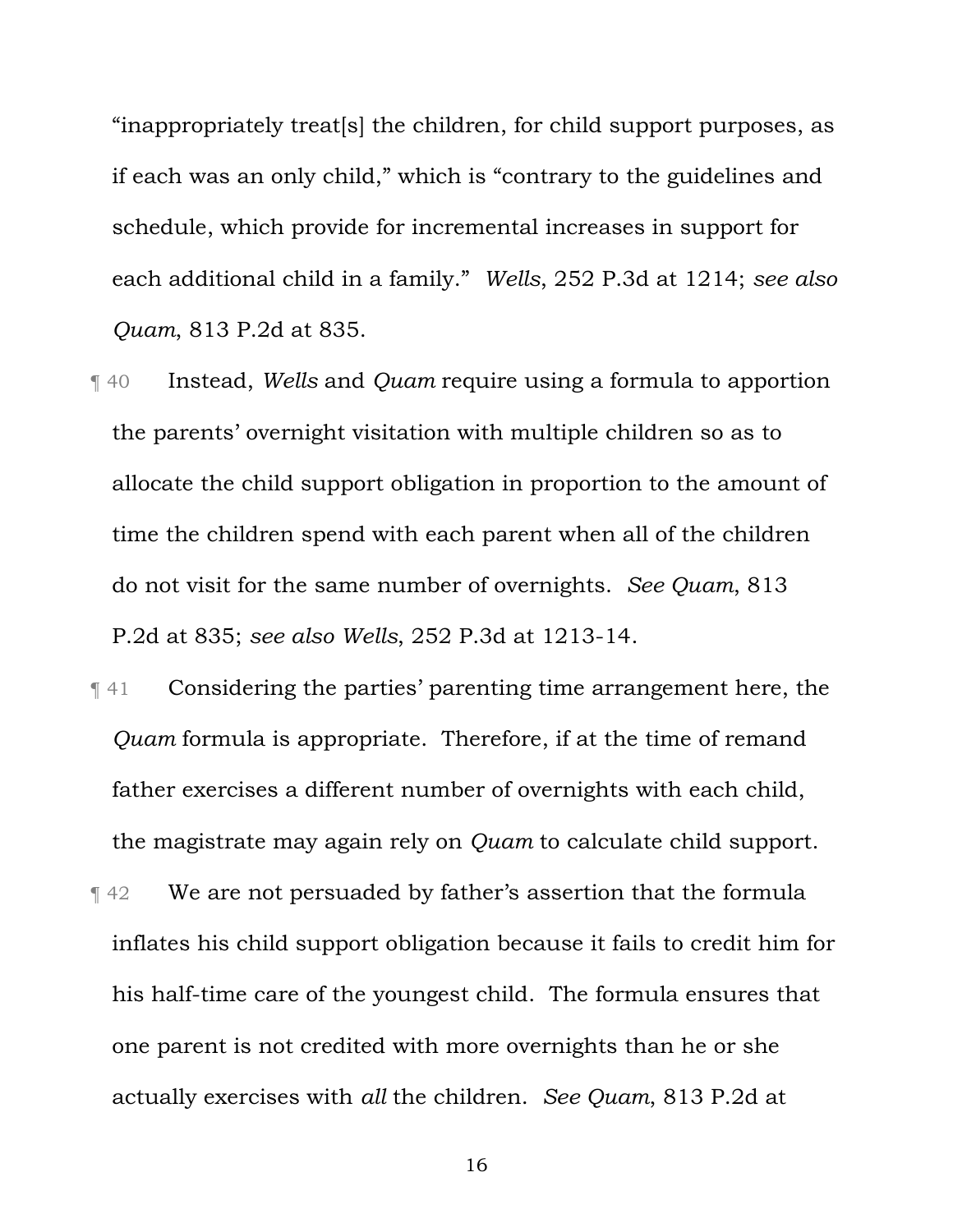835. While father has 182 overnights with the youngest child, he has zero overnights with the other two children. So, the formula appropriately credits father for the 182 nights he has with one child while simultaneously crediting mother for the 365 overnights she has with the parties' two older children. *See id.* (the formula best achieves the legislative intent of apportioning the child support obligation in proportion to the amount of time spent by the children in each parent's custody); *see also In re Marriage of Gross*, 2016 COA 36, ¶ 18 (the less time a child spends in the obligor's physical care, the higher the obligor's child support obligation will be to the other parent).

### VII. Retroactive Modification

¶ 43 On remand, the magistrate may again make the order retroactive to August 2018.

¶ 44 Ordinarily, a child support modification order is effective as of the date the motion to modify is filed. *See* § 14-10-122(1)(a), (d), C.R.S. 2020. However, when there has been a court-ordered, voluntary, or mutually agreed upon change in the physical care of a child, child support is modified as of the date of the change in care, rather than as of the date the motion to modify is filed. § 14-10-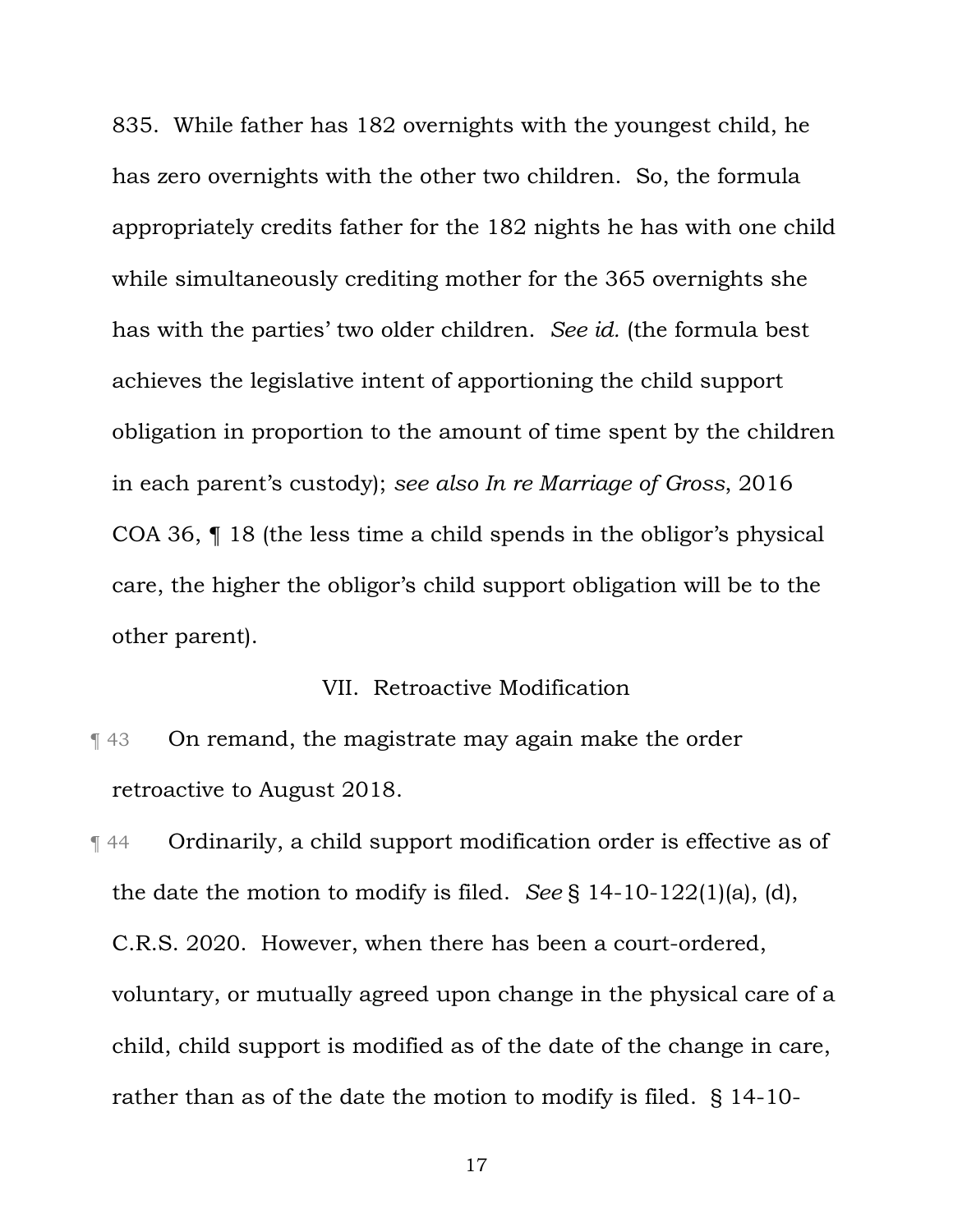122(5); *see In re Marriage of Garrett*, 2018 COA 154, ¶ 21. This section applies where a modification is driven or necessitated by a change in the children's physical care arrangement. *Gross*, ¶¶ 17, 20. The purpose for a retroactive modification under section 14-10- 122(5) is twofold: (1) it provides a remedy for a parent who has effectively overpaid child support due to a change in the care of the child, *In re Marriage of Weekes*, 2020 COA 16, ¶ 33; and (2) it ensures that the parents' continuing duty to support their children does not lapse during the children's minority, *Garrett*, ¶ 31.

- ¶ 45 Father argues that 14-10-122(5) only allows a retroactive modification if the change of physical care occurred after the date of the existing support order. Since the children were in mother's home when the existing support order entered in July 2018, father argues that a new change of physical care needed to occur after July 2018 for subsection (5) to apply. He argues that no such change of physical care occurred after July 2018. We disagree.
- ¶ 46 Under the terms of the July 2018 support order, father was supposed to resume parenting time with the two older children in August 2018. To be sure, the court calculated child support on its finding that the children would spend 26.16% of their time with
	- 18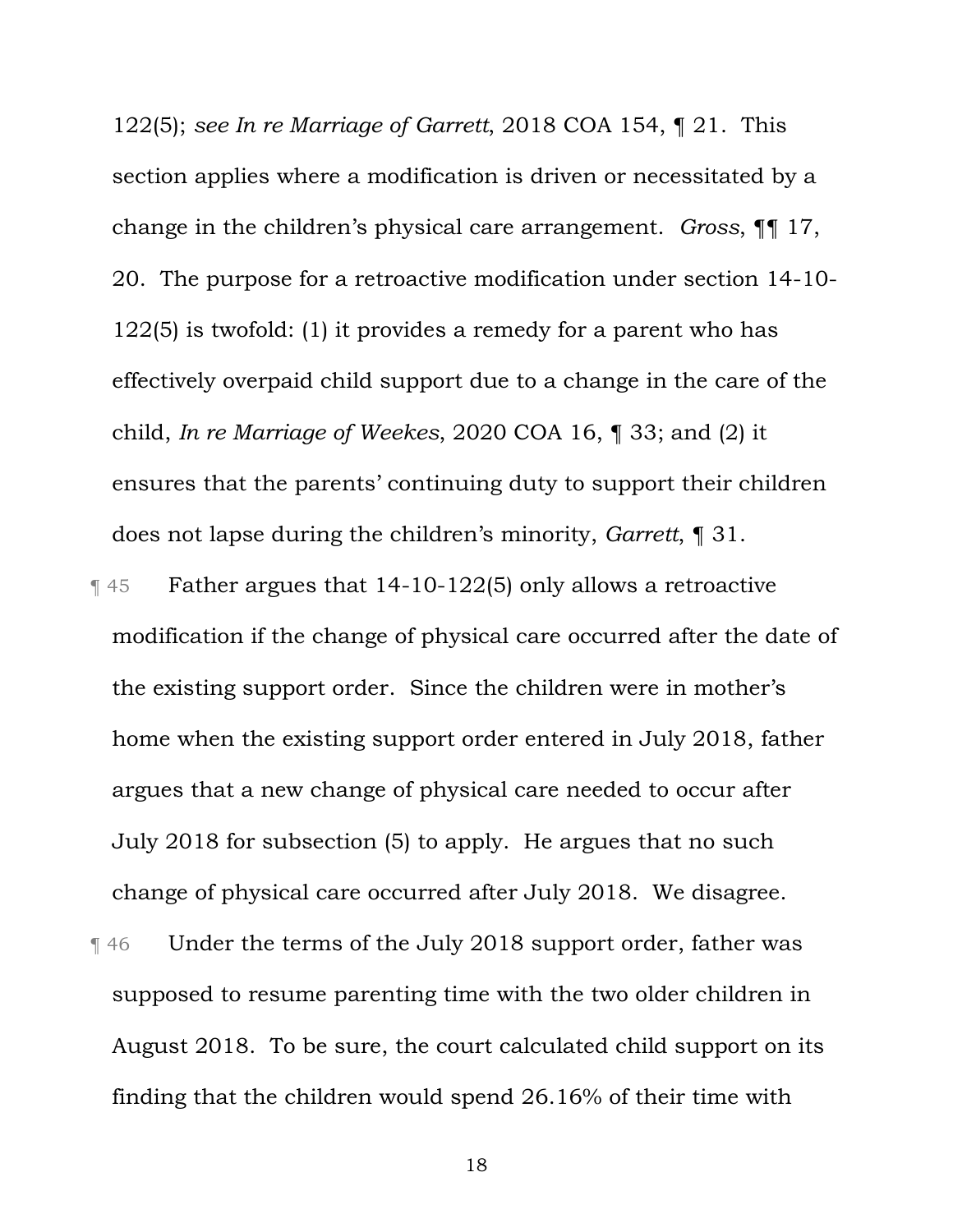father after August 2018. But father did not resume parenting time. Hence, the children who were supposed to spend 26.16% of their time with father were spending 100% of their time with mother. Effectively, this was a change of physical care on which the existing order was based and, as such, was sufficient to justify a retroactive modification of child support. Therefore, the magistrate may again make support retroactive to August 2018, when there was a mutually agreed upon change of physical care.

¶ 47 Father makes a perfunctory argument in the reply brief that the magistrate erred in finding that there was a substantial and continuing change of circumstances sufficient to warrant a child support modification in the first instance. We do not address such arguments. *See In re Marriage of Drexler*, 2013 COA 43, ¶ 24 (reviewing court will not address arguments made for the first time in reply brief).

# VIII. Attorney Fees

## A. In the Modification Order

¶ 48 We disagree with father's argument that he was entitled to an award of his attorney fees at the time of the hearing.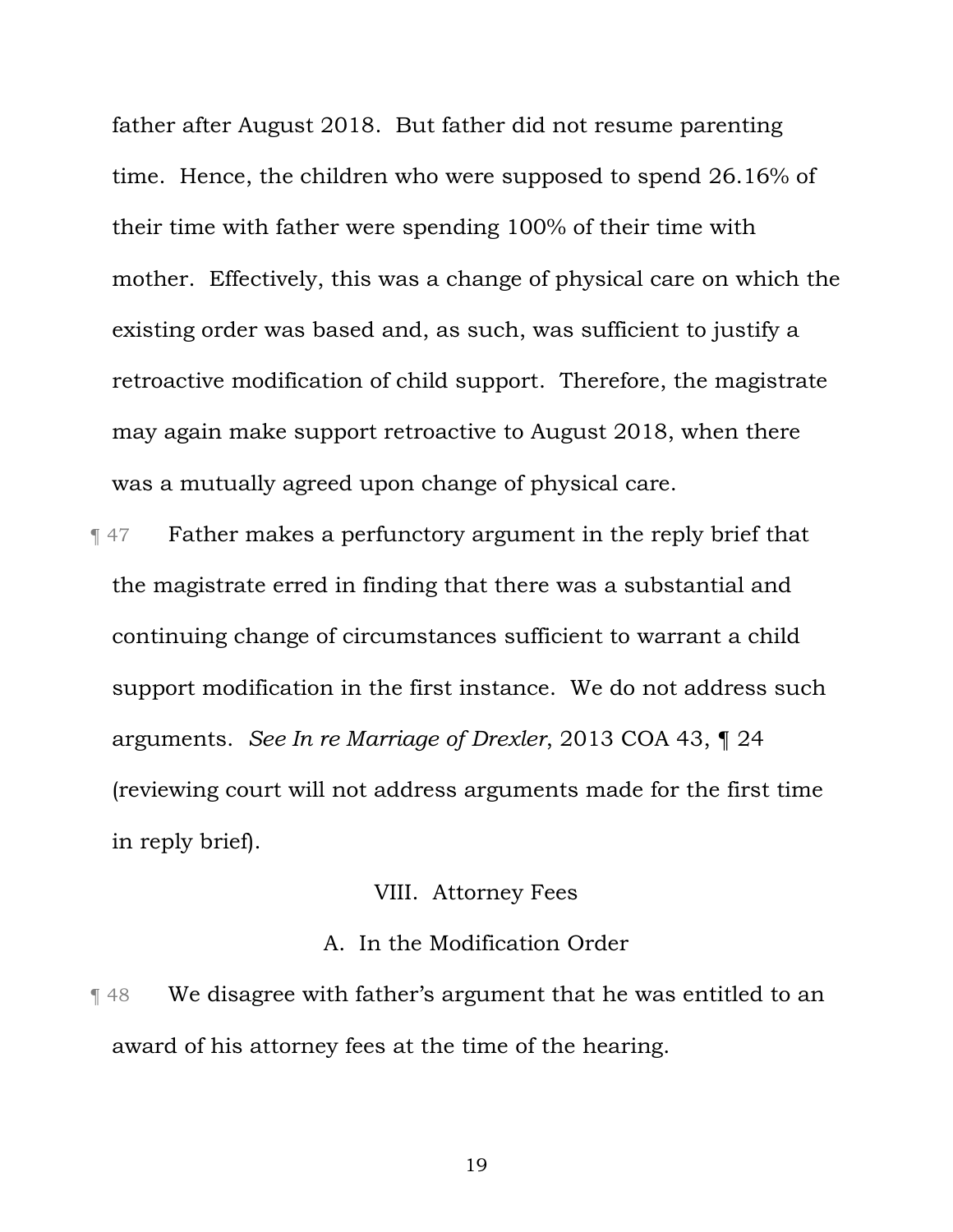¶ 49 Section 14-10-119 empowers the district court to apportion costs and fees equitably between parties based on their relative ability to pay. *In re Marriage of Gutfreund*, 148 P.3d 136, 141 (Colo. 2006). The award is intended to equalize the parties' status and to ensure that neither party suffers undue economic hardship as a result of the proceedings. *In re Marriage of Page*, 70 P.3d 579, 584 (Colo. App. 2003). The decision whether to award attorney fees under section 14-10-119 is discretionary with the district court, and we will not disturb it absent an abuse of that discretion. *In re Marriage of Davis*, 252 P.3d 530, 538 (Colo. App. 2011).

¶ 50 The record contains ample evidence to support the magistrate's factual findings that (1) mother had more assets, but also had greater parenting responsibilities; (2) the parties' incomes were nearly equal; and (3) father's income source was more stable. These findings are not clearly erroneous, as established by the following record evidence.

¶ 51 Mother historically earned approximately \$9,300 per month working as a senior engineer. However, mother sought to modify child support in part because she lost that job. At the time of the hearing, mother earned \$3,630 per month from various sources,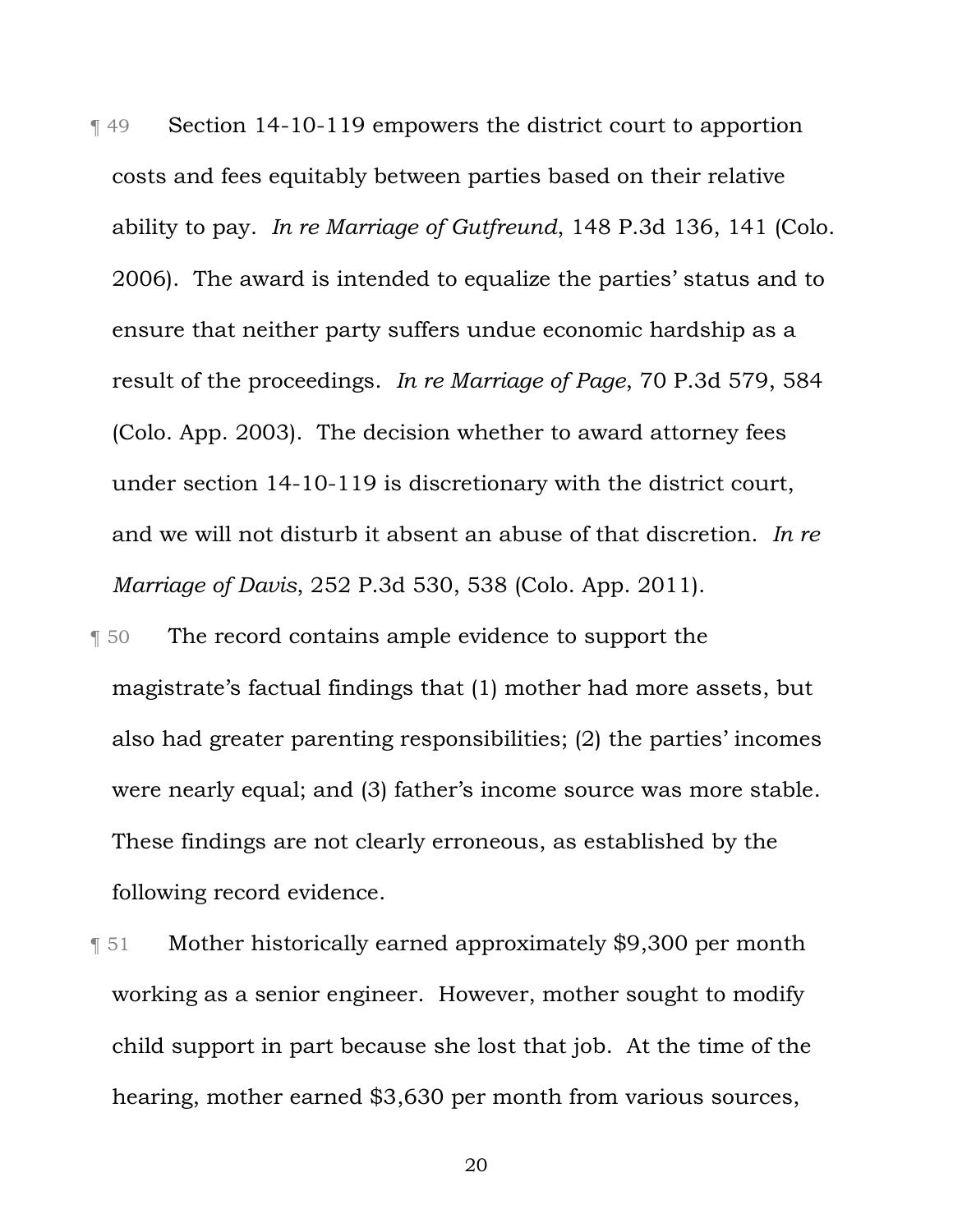including unemployment, real estate commissions, the \$200 she saved from paying her HELOC, and rental income. Mother testified that while she had started a consulting company six months earlier, the company had no assets, she used her HELOC to make payroll, and she had yet to earn a paycheck. Mother believed that the company would be profitable in six more months. In addition to her company, mother also owned a home and rental property. Mother listed \$35,000 in debt on her sworn financial affidavit.

- **T** 52 Also, at the time of the hearing, mother and father shared parenting time for the youngest child but mother exclusively cared for the other two children. Mother received \$76 in monthly support from father, who assisted in paying the youngest child's expenses, but paid no costs related to the other two children.
- **Fermion 3** As to father, he had worked for the same employer since 2013, consistently earning approximately \$3,900 per month. That amount did not include father's expected three percent raise or bonus income. Father testified that he had difficulty meeting expenses each month, borrowed money from his mother, and had maxed his credit cards. Father owned his own home.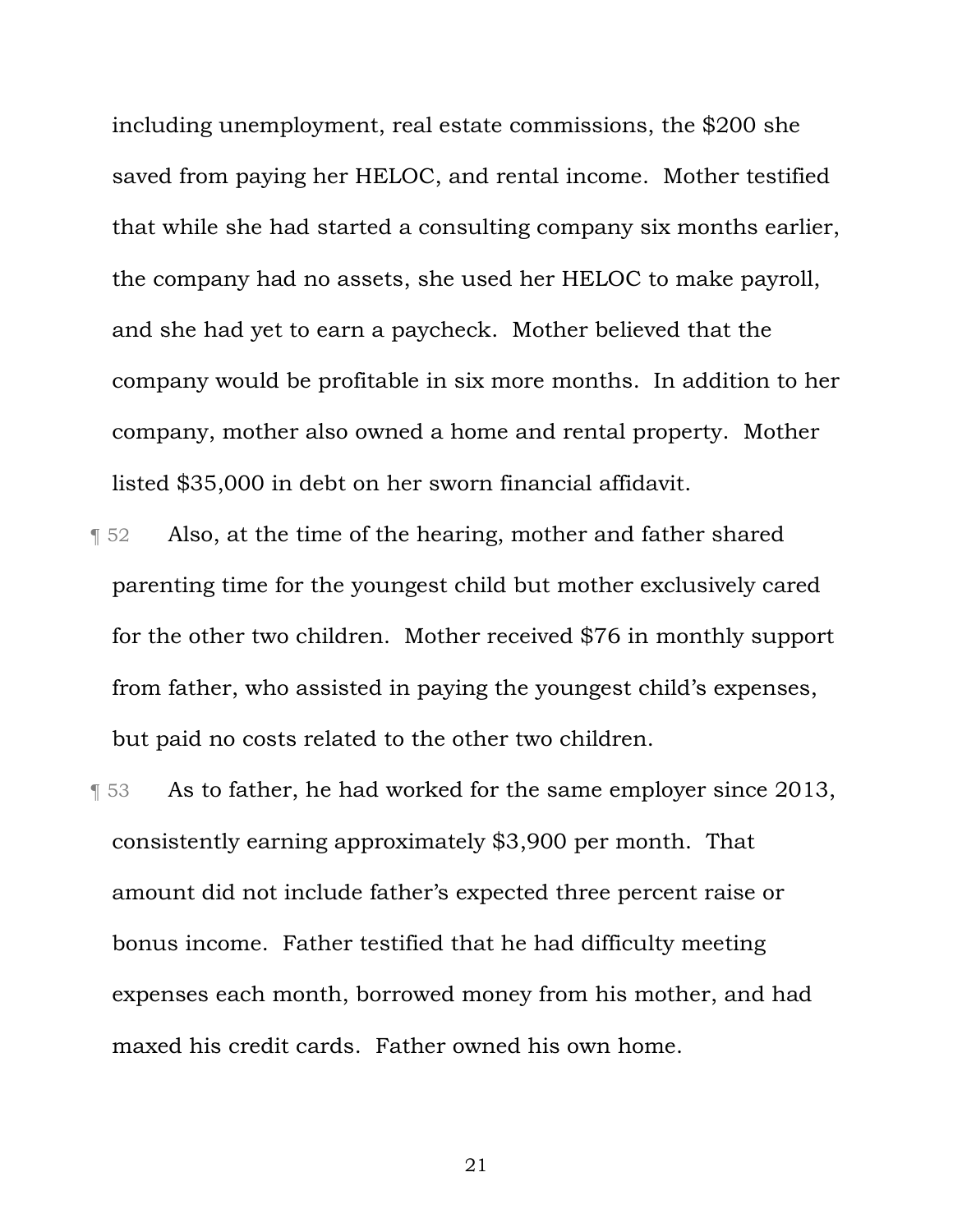¶ 54 The magistrate could have concluded that this same evidence justified an attorney fees award to father. However, we will not reweigh the evidence or substitute our judgment for that of the district court. *See In re Marriage of Joel*, 2012 COA 128, ¶ 14; *In re Marriage of Ohr*, 97 P.3d 354, 357 (Colo. App. 2004). Because the denial of father's attorney fees request is supported by this record, we decline to disturb it. *Davis*, 252 P.3d at 538.

#### B. On Appeal

- ¶ 55 Father seeks an award of his attorney fees under section 14- 10-119, again arguing that mother has substantially more financial resources. We remand this request to the magistrate, who is better equipped to resolve the factual issues regarding the parties' financial circumstances. *See Alvis*, ¶ 30.
- ¶ 56 We deny mother's request for attorney fees under C.A.R. 38(b) because father's appeal is not frivolous.

## IX. Conclusion

**The order is reversed, and the case is remanded with** directions for the magistrate to recalculate mother's income, reconsider child support, and consider father's request for appellate attorney fees under section 14-10-119.